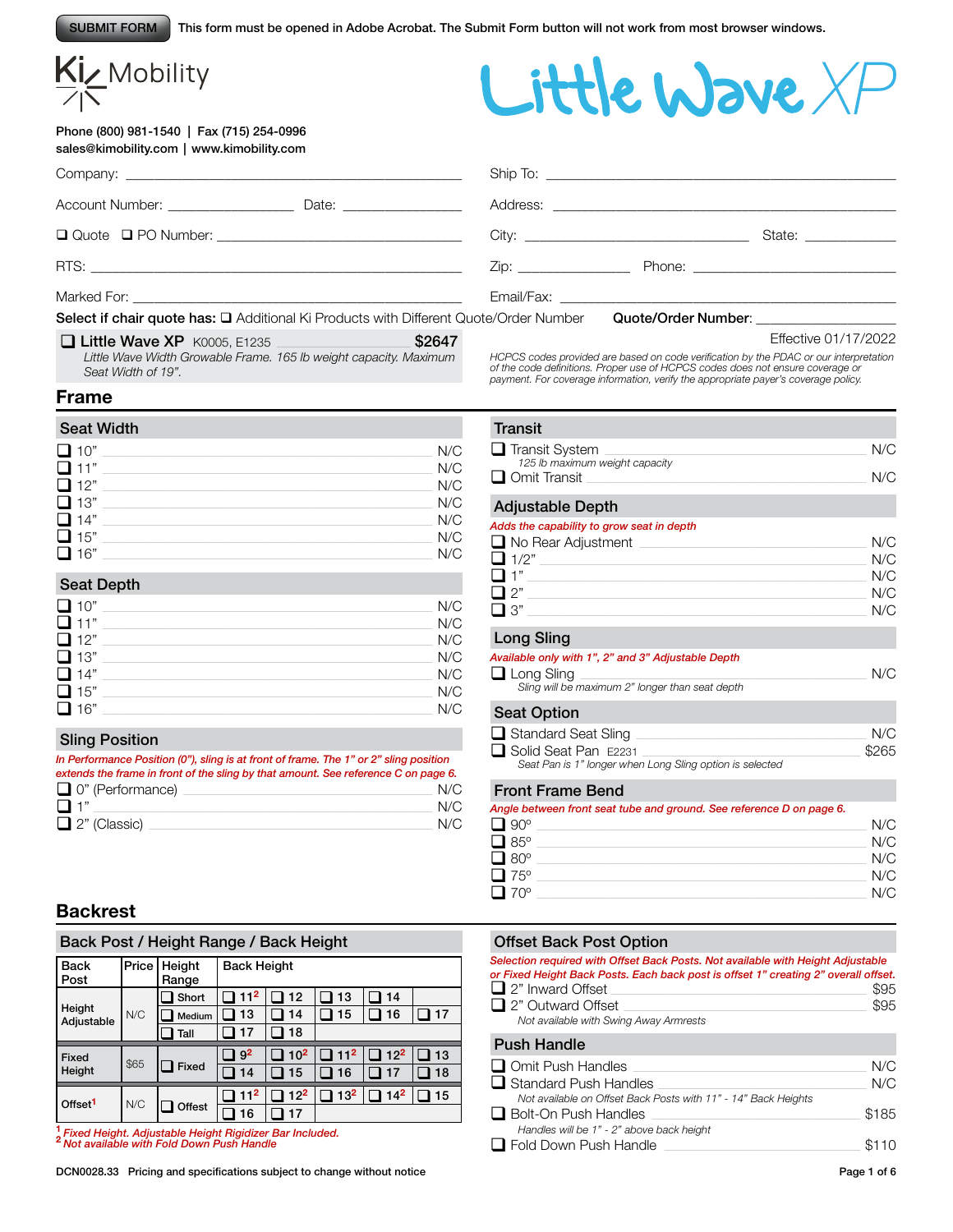

### **Backrest** continued

| <b>Stroller Handle</b>                                                             |       |
|------------------------------------------------------------------------------------|-------|
| Stroller Handles are removable and height adjustable                               |       |
| $\Box$ Ergo Stroller Handle                                                        | \$185 |
| $\Box$ Single Stroller Handle                                                      | \$165 |
| $\Box$ Double Stroller Handle<br>Not available with Push Handles or 10" Seat Width | \$330 |
| Rigidizer Bar                                                                      |       |
| $\Box$ Adjustable Height Rigidizer Bar<br>Included with Offset Back Posts          | \$15  |
| □ Non Adjustable Height Rigidizer Bar                                              | N/C   |
| Seat Back Angle                                                                    |       |

# *Standard is 90º (perpendicular to floor). Minus (-º) closes back angle. Plus (+º) opens back angle.*

| $\Box$ Standard | $\Box$ +3° | $\Box$ +6° | $\Box$ +9°           |
|-----------------|------------|------------|----------------------|
| $\Box$ -3°      | $\Box$ -6° | $\Box$ -9° | $\Box$ -12 $\degree$ |

# Back Upholstery

*Available only with Height Adjustable Back Posts. If selecting both upholstery and Axiom Back, the upholstery will be installed.* Padded Velcro Adjustable

| $\Box$ Standard Cover                                                           | Std   |
|---------------------------------------------------------------------------------|-------|
| $\Box$ Air Mesh Breathable Cover<br>Not available on chair widths less than 12" | \$75  |
| Tension Adjustable E2611                                                        |       |
| $\Box$ Standard Cover                                                           | \$320 |
| $\Box$ Air Mesh Breathable Cover<br>Not available on chair widths less than 12" | \$390 |
| $\Box$ Omit Back Upholstery                                                     |       |

# **Front Seat Height and Casters**

#### Caster Size / Footrest Taper / Front Seat Height

*Select Front Seat Height and Footrest Taper in row corresponding to desired Caster Size. 6" Casters not available with Seat Depths less than 13". Footrest Taper indicates bend of front frame creating footrest width. Taper is measured from outside of seat frame to outside of front tube. Taper is not available with 70º Front Frame Bend. See reference E on page 6.*

Front Seat Height is measured from floor to top of seat tube at front of seat sling. Adjustable up or down by 1/2". See reference F on page 6.

| Footrest   Caster  <br>Taper | <b>Size</b>     |                       | <b>Front Seat Height</b> |                       |  |                       |  |                       |                       |                       |                       |                       |  |                       |         |             |
|------------------------------|-----------------|-----------------------|--------------------------|-----------------------|--|-----------------------|--|-----------------------|-----------------------|-----------------------|-----------------------|-----------------------|--|-----------------------|---------|-------------|
|                              | 3"              | $\Box$ 11.5 $\Box$ 12 |                          | $\Box$ 12.5 $\Box$ 13 |  | $\Box$ 13.5 $\Box$ 14 |  | $\Box$ 14.5 $\Box$ 15 |                       | $\Box$ 15.5 $\Box$ 16 |                       | $\Box$ 16.5 $\Box$ 17 |  | $\Box$ 17.5 $\Box$ 18 |         | $\Box$ 18.5 |
|                              | $\mathsf{I}$ 4" | I❑ 12.5I❑ 13          |                          | $\Box$ 13.5 $\Box$ 14 |  | $\Box$ 14.5 $\Box$ 15 |  | $\Box$ 15.5 $\Box$ 16 |                       | $\Box$ 16.5 $\Box$ 17 |                       | $\Box$ 17.5 $\Box$ 18 |  | $\Box$ 18.5 $\Box$ 19 |         | $\Box$ 19.5 |
| <b>Q</b> Straight            | 5"              | I❑ 13.5I❑ 14          |                          | $\Box$ 14.5 $\Box$ 15 |  | $\Box$ 15.5 $\Box$ 16 |  | $\Box$ 16.5 $\Box$ 17 |                       | $\Box$ 17.5 $\Box$ 18 |                       | $\Box$ 18.5 $\Box$ 19 |  | $\Box$ 19.5 $\Box$ 20 |         | $\Box$ 20.5 |
|                              | 6"              | I∐ 14                 | $\Box$ 14.5 $\Box$ 15    |                       |  | $\Box$ 15.5 $\Box$ 16 |  | $\Box$ 16.5 $\Box$ 17 | $\Box$ 17.5 $\Box$ 18 |                       | $\Box$ 18.5 $\Box$ 19 |                       |  | $\Box$ 19.5 $\Box$ 20 | I∐ 20.5 |             |
|                              | 3"              | $\Box$ 14.5 $\Box$ 15 |                          | $\Box$ 15.5 $\Box$ 16 |  | $\Box$ 16.5 $\Box$ 17 |  | $\Box$ 17.5 $\Box$ 18 |                       | $\Box$ 18.5 $\Box$ 19 |                       | $\Box$ 19.5 $\Box$ 20 |  | $\Box$ 20.5           |         |             |
| $\Box$ 1"                    | 4"              | $\Box$ 15.5 $\Box$ 16 |                          | $\Box$ 16.5 $\Box$ 17 |  | $\Box$ 17.5 $\Box$ 18 |  | $\Box$ 18.5 $\Box$ 19 |                       | $\Box$ 19.5 $\Box$ 20 |                       | $\Box$ 20.5           |  |                       |         |             |
| Taper                        | 5"              | $\Box$ 16.5 $\Box$ 17 |                          | $\Box$ 17.5 $\Box$ 18 |  | $\Box$ 18.5 $\Box$ 19 |  | $\Box$ 19.5 $\Box$ 20 |                       | $\Box$ 20.5           |                       |                       |  |                       |         |             |
|                              | 6"              | $\Box$ 17             | $\Box$ 17.5 $\Box$ 18    |                       |  | $\Box$ 18.5 $\Box$ 19 |  | $\Box$ 19.5 $\Box$ 20 | $\Box$ 20.5           |                       |                       |                       |  |                       |         |             |

|                |                          | <b>Caster Size</b> |    |    |    |    |  |  |  |
|----------------|--------------------------|--------------------|----|----|----|----|--|--|--|
|                |                          | Price              | 3" | 4" | 5" | 6" |  |  |  |
| Туре<br>Caster | .75" Rollerblade         | N/C                |    |    |    |    |  |  |  |
|                | .75" Lighted Rollerblade | \$75               |    |    |    |    |  |  |  |
|                | 1" Poly                  | N/C                |    |    |    |    |  |  |  |
|                | 1" Poly Aluminum         | \$125              |    |    |    |    |  |  |  |
|                | 1" Pneumatic             | \$85               |    |    |    |    |  |  |  |
|                | 1.5" Poly                | \$55               |    |    |    |    |  |  |  |
|                | 1.5" Soft Roll Aluminum  | \$190              |    |    |    |    |  |  |  |

#### Caster Type **Fork Options** Caster Type **Fork Options**

| $\Box$ Standard Fork                     | Std   |
|------------------------------------------|-------|
| $\Box$ Single Sided Fork                 | \$170 |
| Not available with 6" Casters            |       |
| $\Box$ Frog Legs Suspension Fork $E1015$ | \$450 |
| $\Box$ User Weight Under 80 lbs          |       |
| $\Box$ User Weight 80 - 120 lbs          |       |
| $\Box$ User Weight 120 - 160 lbs         |       |
| Frog Legs II Suspension System           | \$450 |
| Lightweight shock absorbing fork.        |       |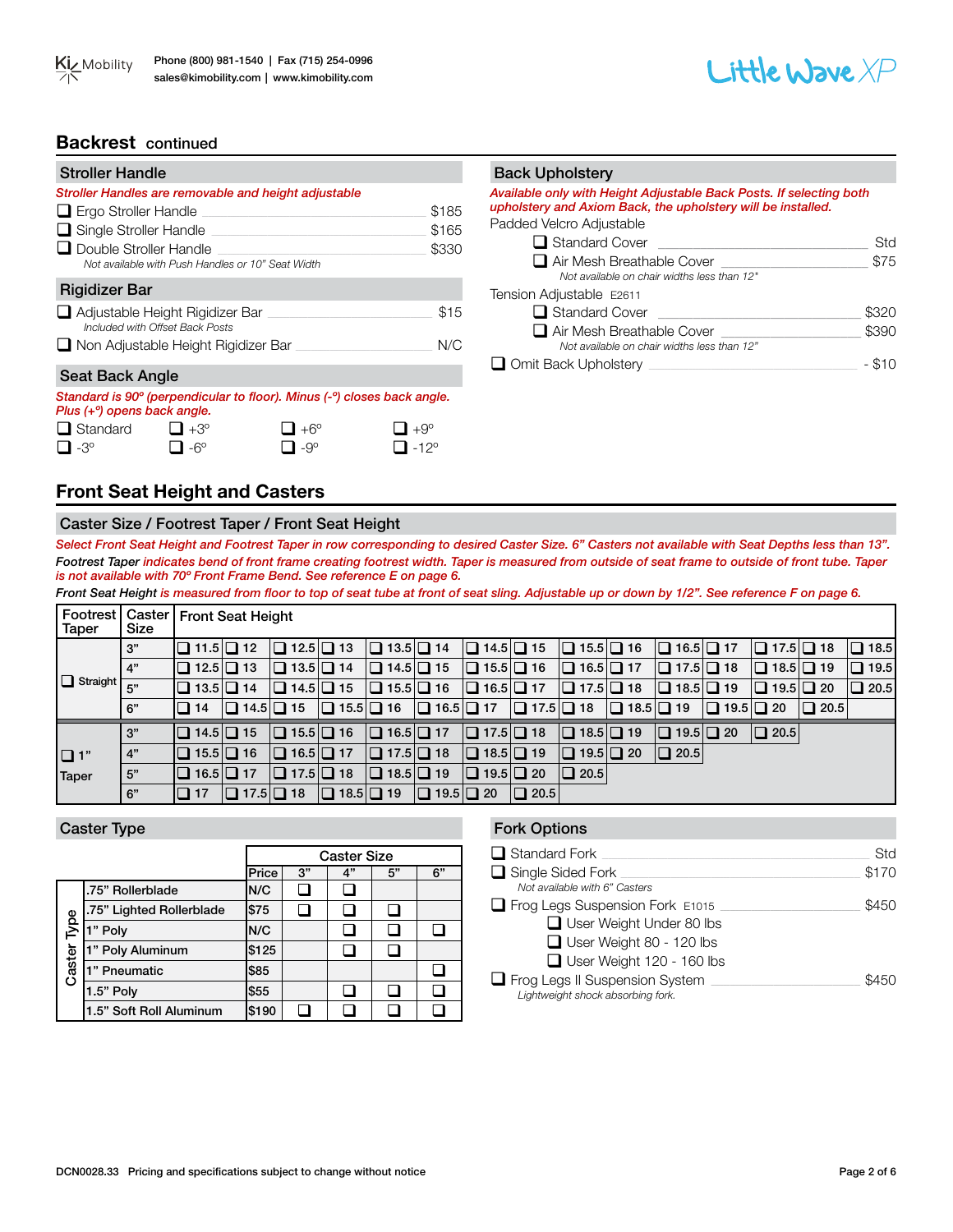



### **Footrest**

| Footplate                                                                     |       |
|-------------------------------------------------------------------------------|-------|
| Tubular "Open" Footplate                                                      | N/C   |
| Not available with footrest widths less than 9.5". See Reference G on page 6. |       |
| $\Box$ Tubular Footplate with ABS Cover                                       | \$30  |
| Not available with footrest widths less than 9.5". See Reference G on page 6. |       |
| Aluminum Angle Adjustable K0040                                               | \$95  |
| Aluminum Angle Adjustable with Riser K0040, K0037                             | \$185 |
| High Mount Aluminum Angle Adjustable K0040, K0037                             | \$160 |
| Angle Adjustable Flip Under K0040, K0037                                      | \$189 |
| Not available with footrest widths less than 9.5". See Reference G on page 6. |       |
| High Mount Angle Adjustable Flip Under K0040, K0037                           |       |

#### Seat to Footrest Length

*Measured from front edge of seat sling to top, rear of footrest. Footrest length at least 2.5" shorter than Front Seat Height recommended. See reference H on page 6.* 

| $\Box$ 5.5"  | $\Box$ 6"     | $\Box$ 6.5"  | $\Box$ 7"  | $\Box$ 7.5"  | $\Box$ 8"        |
|--------------|---------------|--------------|------------|--------------|------------------|
| $\Box$ 8.5"  | $\Box$ 9"     | $\Box$ 9.5"  | $\Box$ 10" | $\Box$ 10.5" | $\Box$ 11"       |
| $\Box$ 11.5" | $\Box$ 12"    | $\Box$ 12.5" | $\Box$ 13" | $\Box$ 13.5" | $\Box$ 14"       |
| $\Box$ 14.5" | $\square$ 15" | $\Box$ 15.5" | $\Box$ 16" | $\Box$ 16.5" | $\mathbf{1}$ 17" |

# **Rear Seat Height and Wheels**

#### Wheel Size / Rear Seat Height

*Select Rear Seat Height in row corresponding to desired Wheel Size. For proper setup, selection is required when omitting rear wheels. Measured from floor to top of seat tube at front of back post. Rear Seat Height is custom to needs. See reference I on page 6.* 

| Wheel<br>Size | Rear Seat Height |                                                                                |                       |                                                                       |                                                                                                                                                                                                                                                                           |                       |
|---------------|------------------|--------------------------------------------------------------------------------|-----------------------|-----------------------------------------------------------------------|---------------------------------------------------------------------------------------------------------------------------------------------------------------------------------------------------------------------------------------------------------------------------|-----------------------|
| 18"           |                  |                                                                                |                       |                                                                       | $\boxed{ \Box 11.5} \boxed{ \Box 12}$ $\boxed{ \Box 12.5} \boxed{ \Box 13}$ $\boxed{ \Box 13.5} \boxed{ \Box 14}$ $\boxed{ \Box 14.5} \boxed{ \Box 15}$ $\boxed{ \Box 15.5} \boxed{ \Box 16}$ $\boxed{ \Box 16.5} \boxed{ \Box 17}$ $\boxed{ \Box 17.5} \boxed{ \Box 18}$ | $\Box$ 18.5 $\Box$ 19 |
| 20"           |                  |                                                                                |                       |                                                                       | $\boxed{ \Box 12.5^1 \Box 13}$ $\boxed{ \Box 13.5 \Box 14}$ $\boxed{ \Box 14.5 \Box 15}$ $\boxed{ \Box 15.5 \Box 16}$ $\boxed{ \Box 16.5 \Box 17}$ $\boxed{ \Box 17.5 \Box 18}$ $\boxed{ \Box 18.5 \Box 19}$                                                              | $\Box$ 19.5 $\Box$ 20 |
| 22"           |                  |                                                                                |                       |                                                                       | $\Box$ 13.5 <sup>1</sup> $\Box$ 14 $\Box$ 14.5 $\Box$ 15 $\Box$ 15.5 $\Box$ 16 $\Box$ 16.5 $\Box$ 17 $\Box$ 17.5 $\Box$ 18 $\Box$ 18.5 $\Box$ 19 $\Box$ 19.5 $\Box$ 20                                                                                                    |                       |
| $\boxed{24"}$ |                  | $\Box$ 14.5 <sup>1</sup> $\Box$ 15 $\Box$ 15.5 $\Box$ 16 $\Box$ 16.5 $\Box$ 17 | $\Box$ 17.5 $\Box$ 18 | $\boxed{ \square 18.5 \square 19}$ $\boxed{ \square 19.5 \square 20}$ |                                                                                                                                                                                                                                                                           |                       |

**<sup>1</sup>** *Available only with Low Profile tires*

#### Rear Wheel Type

|       |                               | <b>Rear Wheel Size</b> |     |     |     |     |  |  |  |  |
|-------|-------------------------------|------------------------|-----|-----|-----|-----|--|--|--|--|
|       |                               | Price                  | 18" | 20" | 22" | 24" |  |  |  |  |
| Wheel | <b>MAXX Performance Spoke</b> | I N/C                  |     |     |     |     |  |  |  |  |
| Rear  | Maa                           | \$55                   |     |     |     |     |  |  |  |  |
|       | Spinergy Spox                 | \$845                  |     |     |     |     |  |  |  |  |

#### Spinergy Options

| Select spoke color and handrim tab for Spinergy wheels<br>Spoke Color:                                                                                                                                                              |                       |
|-------------------------------------------------------------------------------------------------------------------------------------------------------------------------------------------------------------------------------------|-----------------------|
| $\Box$ Black $\Box$ Red $\Box$ White $\Box$ Blue<br>$\Box$ Yellow                                                                                                                                                                   |                       |
| Handrim Tab:<br>Available only with Aluminum Anodized and Plastic Coated Handrims<br>$\Box$ Short Tab<br>└┛Long Tab ────────────────────                                                                                            | N/C<br>N/C            |
| <b>Rear Tire Type</b>                                                                                                                                                                                                               |                       |
| <b>Full Profile</b>                                                                                                                                                                                                                 |                       |
| Street Pneumatic 1 3/8" E2211, E2212<br>$\Box$ Full Poly 1 3/8" E2218<br>Pneumatic with Airless Insert 1 3/8" E2211, E2213                                                                                                          | Std<br>\$75<br>\$95   |
| <b>Low Profile</b>                                                                                                                                                                                                                  |                       |
| $\Box$ Low Poly 1" E2218<br>$\Box$ High Pressure 1" E2211, E2212<br>Not available on Mag wheel or 18" wheel size<br>□ Schwalbe Marathon Plus Evolution 1" E2211, E2212<br>Available only on 24" MAXX Performance or Spinergy wheels | \$75<br>\$95<br>\$135 |

#### Handrim

| <b>Standard Handrims</b>                                                                                                                              |       |
|-------------------------------------------------------------------------------------------------------------------------------------------------------|-------|
| □ Aluminum Anodized                                                                                                                                   | Std   |
| <b>■ Plastic Coated</b>                                                                                                                               | \$100 |
| $\Box$ Projection (8 Vertical Projections)<br>Available only with full profile tires in combination with 22"-24" MAXX<br>Performance or 24" Mag wheel | \$325 |
| $\Box$ Omit Handrim                                                                                                                                   | N/C   |
| <b>Natural Fit Handrims</b>                                                                                                                           |       |
| Not available on 18" or 20" wheel sizes or 22" Mag wheel. Not<br>recommended with Mag wheel.                                                          |       |
| $\Box$ Natural Fit LT Regular Grip                                                                                                                    | \$465 |
| □ Natural Fit Standard Regular Grip                                                                                                                   | \$445 |
| $\Box$ Natural Fit LT Super Grip                                                                                                                      | \$515 |
| □ Natural Fit Standard Super Grip                                                                                                                     | \$495 |
| $\Box$ Natural Fit LT Omit Grip                                                                                                                       | \$395 |
| □ Natural Fit Standard Omit Grip                                                                                                                      | \$345 |
| <b>Handrim Option</b>                                                                                                                                 |       |

q 3M Micro Grip \_\_\_\_\_\_\_\_\_\_\_\_\_\_\_\_\_\_\_\_\_\_\_\_\_\_\_\_\_\_\_\_\_\_\_\_\_\_\_\_\_\_\_\_\_\_\_\_\_\_\_\_\_\_\_\_\_\_\_\_\_\_\_\_\_\_\_\_\_\_\_\_\_\_\_\_\_\_\_\_\_\_\_\_\_ \$65 *Not available on Plastic Coated or Projection Handrims*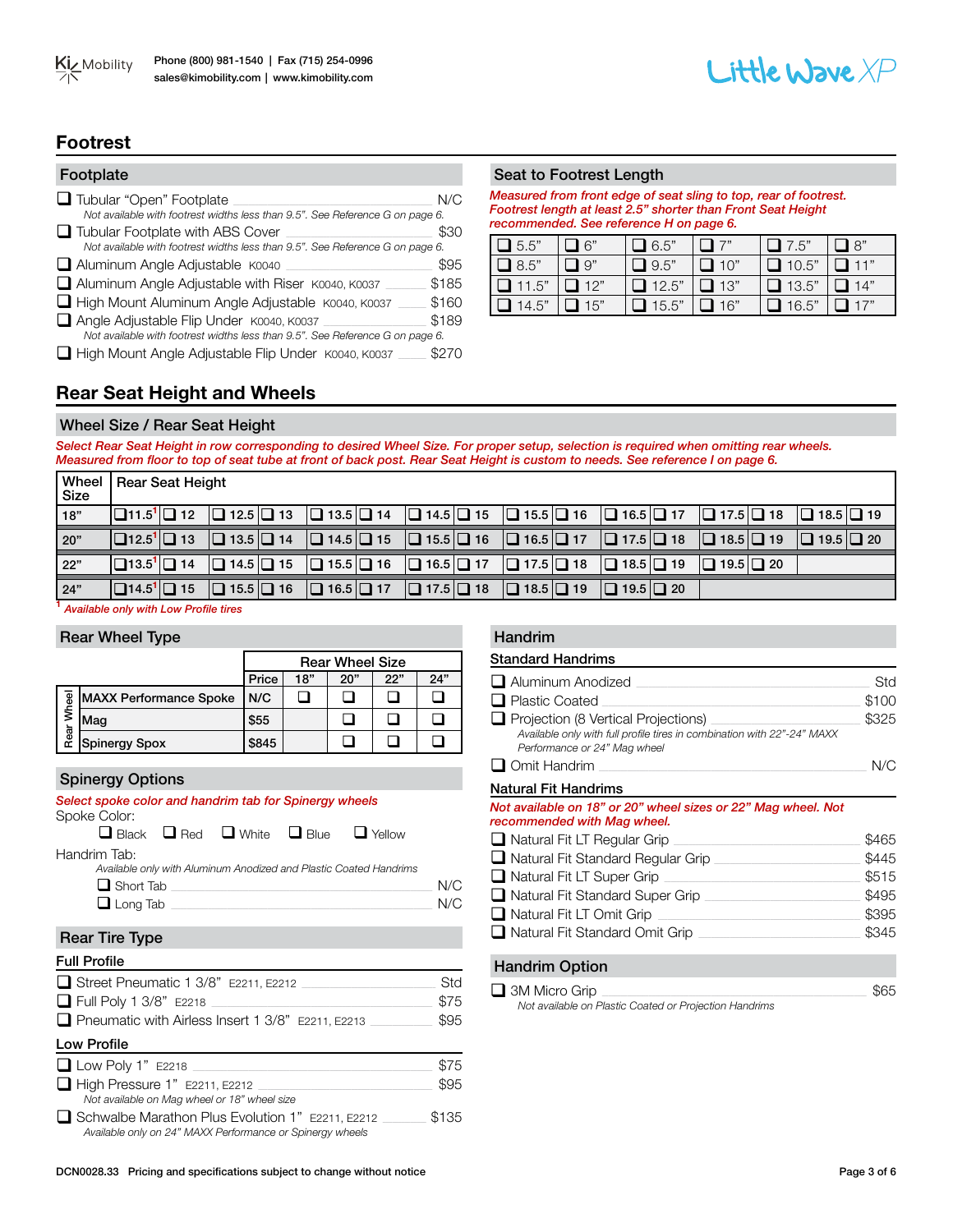# **Rear Seat Height and Wheels** continued

| <b>Rear Wheel Spacing</b>                                                                                                                                                                                                                                                                                                                                          |                               |                |             |                      |
|--------------------------------------------------------------------------------------------------------------------------------------------------------------------------------------------------------------------------------------------------------------------------------------------------------------------------------------------------------------------|-------------------------------|----------------|-------------|----------------------|
| Measured from outside of back to inside of rear tire. Adjustable out<br>1/2" from setting. 1.5" minimum Rear Wheel Spacing with Height<br>Adjustable T-Arm Armrest, 1.25" minimum with Height Adjustable<br>Pediatric Desk Armrest, 1" minimum with 0° Rear Wheel Camber. See<br>reference K on page 6. No selection needed with Wheelchair Drive<br>Ready option. |                               |                |             |                      |
| $\square$ .75"                                                                                                                                                                                                                                                                                                                                                     | ┛1"                           | $\Box$ 1.25"   | $\Box$ 1.5" | $\blacksquare$ 1.75" |
|                                                                                                                                                                                                                                                                                                                                                                    | <b>Rear Wheel Camber</b>      |                |             |                      |
| $\Box$ 0°                                                                                                                                                                                                                                                                                                                                                          | $12^{\circ}$                  | $14^\circ$     | $\Box$ 6°   | $8^{\circ}$          |
|                                                                                                                                                                                                                                                                                                                                                                    | <b>Wheelchair Drive Ready</b> |                |             |                      |
| Chair will ship from Ki Mobility with adaption kit installed for selected<br>Alber system. Order system separately from Alber USA. Select Rear<br>Seat Height (full profile selections only) in drive wheel size on Rear<br>Seat Height chart (page 3). Requires Rear Anti-Tips. Not available with<br>5th Wheel or Spinergy wheels.                               |                               |                |             |                      |
| $\Box$ e-motion Ready                                                                                                                                                                                                                                                                                                                                              |                               |                |             | N/C                  |
| $\Box$ twion Ready                                                                                                                                                                                                                                                                                                                                                 |                               |                |             | N/C                  |
| Camber Selection:                                                                                                                                                                                                                                                                                                                                                  |                               | 30<br>$\Omega$ |             |                      |

# **Wheel Locks**

#### Wheel Lock

| $\Box$ Push to Lock                                                                                                                                                                                                                        | Std   |
|--------------------------------------------------------------------------------------------------------------------------------------------------------------------------------------------------------------------------------------------|-------|
| $\Box$ Pull to Lock                                                                                                                                                                                                                        | N/C   |
| $\Box$ Short Thro Scissor Lock                                                                                                                                                                                                             | \$125 |
| $\Box$ Low Profile Scissor Lock<br>Not available with Low Poly or Full Poly tires                                                                                                                                                          | \$65  |
| $\Box$ Drum Brake E2228<br>Available only with 20", 22" and 24" MAXX Performance Spoke wheels. Not<br>available with Fold Down Push Handles or Ergo and Single Stroller Handles<br>without integrated push handles. Axle is Quick Release. | \$560 |

#### Center of Gravity Preset

*Measured from front of back post to center of rear axle. 0" indicates axle will be directly under back post. See reference J on page 6.* Amputee Positions

|            | $\sim$ | $-$ | $E^{\prime\prime}$       |
|------------|--------|-----|--------------------------|
| $\sqrt{2}$ |        |     | $\overline{\phantom{a}}$ |

#### Standard Positions

| $\mathbf{1}$ .5" | $\mathbf{L}$ .75" | ┓…   | $\mathbf{\mathsf{1}}$ 1.25" |
|------------------|-------------------|------|-----------------------------|
| $\Box$ 1.5"      | 11.75"            | "? ו | $\Box$ 2.25"                |
| $\Box$ 2.5"      | $\Box$ 2.75"      | ヿ ?" | $\Box$ 3.25"                |
| 1.3.5"           | 13.75"            |      | 4.25"                       |

#### Axle

#### *No selection needed with Drum Brake*

| Quick Release                             | Std   |
|-------------------------------------------|-------|
| Quad Quick Release                        | \$185 |
| Not available with Mag or Spinergy wheels |       |

| Dual - Drum Brake E2228                                                                                                                              |       |
|------------------------------------------------------------------------------------------------------------------------------------------------------|-------|
| Available only with 20", 22" and 24" MAXX Performance Spoke wheels. Not<br>available with Fold Down Push Handles or Ergo and Single Stroller Handles |       |
| without integrated push handles. Axle is Quick Release.                                                                                              |       |
| $\Box$ Push to Lock $\Box$ Pull to Lock                                                                                                              |       |
| $\Box$ Omit Wheel Locks                                                                                                                              | N/C   |
| <b>Wheel Lock Options</b>                                                                                                                            |       |
| $\Box$ Extension Handles E0961                                                                                                                       | \$77  |
| Available only with Push to Lock or Pull to Lock Wheel Locks                                                                                         |       |
| Grade Aids E0974                                                                                                                                     | \$150 |
| Available only with Push to Lock Wheel Locks and Pneumatic or Pneumatic w/                                                                           |       |

# *Airless Insert tires* **Armrests**

#### Armrest

| Height Adjustable T-Arm E0973                                                  |       |
|--------------------------------------------------------------------------------|-------|
| Not available with Seat Depths less than 13". 1.5" minimum Rear Wheel Spacing. |       |
| $\Box$ Desk (8.5" - 13.5")                                                     | \$275 |
| $\Box$ Full (8.5" - 13.5")                                                     | \$275 |
| Height Adjustable T-Arm Low E0973                                              |       |
| Not available with Seat Depths less than 12". 1.5" minimum Rear Wheel Spacing. |       |
| $\Box$ Desk (7.5" - 11.5")                                                     | \$275 |
| $\Box$ Full (7.5" - 11.5") $\Box$                                              | \$275 |
| Angle Adjustable Locking Extendable Flip Up E0973                              |       |
| Requires Fixed Height Backrest and Adjustable Height Rigidizer Bar. Not        |       |
| available with back heights less than 12".                                     |       |
| Desk                                                                           | 8265  |
| Full                                                                           |       |

| □ Height Adjustable Pediatric Desk (6.5" - 10") E0973<br>Best fit with Seat Depths less than 14". 1.25" minimum Rear Wheel Spacing.                                          | \$225 |
|------------------------------------------------------------------------------------------------------------------------------------------------------------------------------|-------|
| $\Box$ Tubular Flip Up                                                                                                                                                       | \$50  |
| Requires Fixed Height Backrest and Adjustable Height Rigidizer Bar. Not<br>available with Arm Pads, Back Heights less than 13" or Back Heights less than<br>14" with Offset. |       |
| $\Box$ Swing Away (8.5" - 12.5") E0973<br>Not available with Transit System AND more than 2" Adjustable Depth. Not<br>available with Arm Pads or Outward Offset Back Posts.  | \$225 |
| <b>Omit Armrests</b>                                                                                                                                                         | N/C   |
| Arm Pad                                                                                                                                                                      |       |
| Not available with Tubular Flip Up or Swing Away Armrests. Full Arm<br>Pads not available with Height Adjustable Pediatric Desk Armrests.                                    |       |
| <b>J</b> Standard Arm Pad                                                                                                                                                    | N/C   |
| $\Box$ Waterfall Arm Pad                                                                                                                                                     | \$25  |
| Not available with Angle Adjustable Locking Extendable Flip Up Armrests                                                                                                      |       |

| $\Box$ Foam Grip                                                        |  |  |
|-------------------------------------------------------------------------|--|--|
| Available only with Angle Adjustable Locking Extendable Flip Up Armrest |  |  |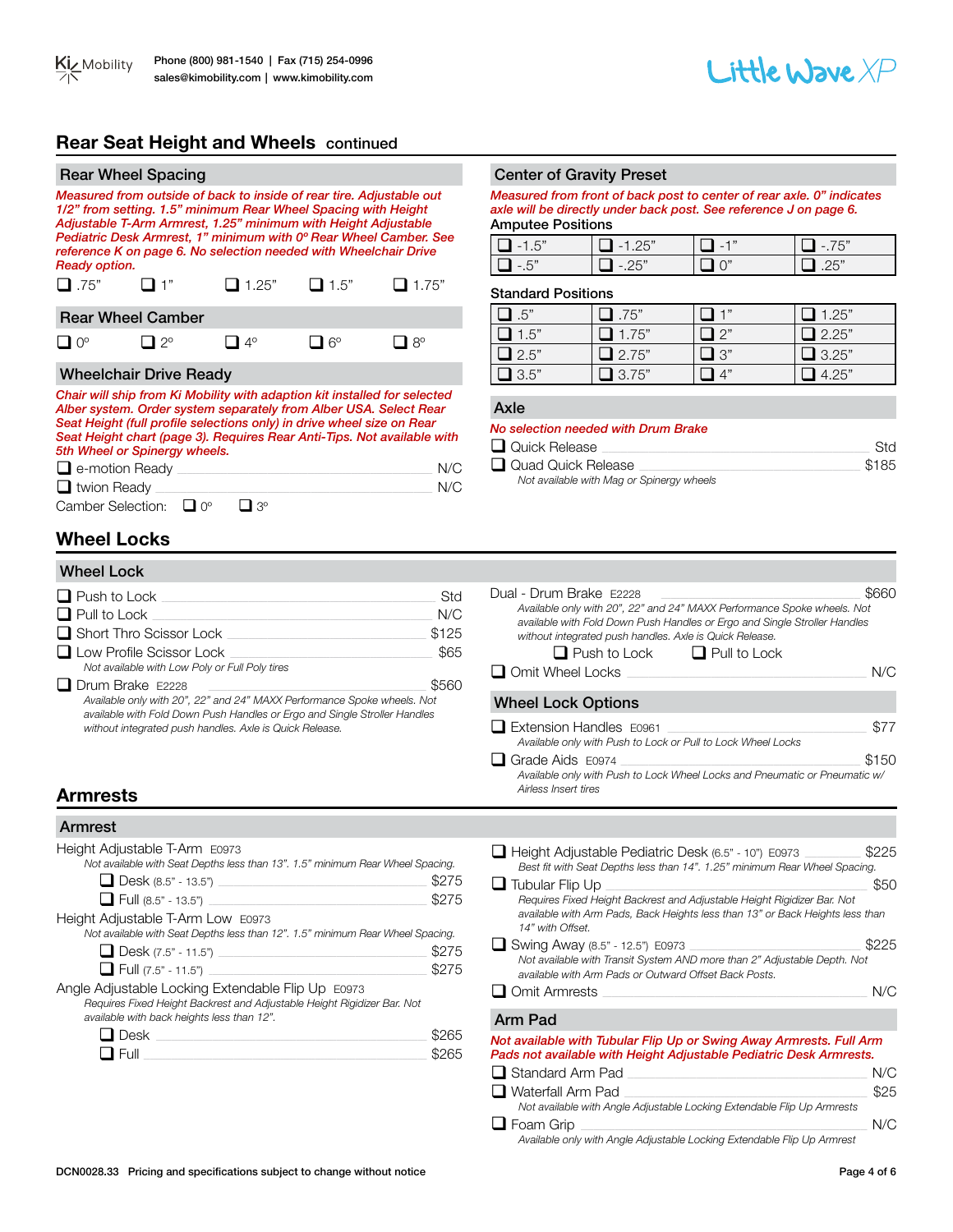



### **Side Guards**

| Not available with T-Arms or Height Adjustable Pediatric Desk Armrests    |       |
|---------------------------------------------------------------------------|-------|
| <b>Direct Mount</b>                                                       |       |
| Composite Side Guards - Adult (14" - 16") K0108<br>12" minimum Seat Depth | \$143 |
| Composite Side Guards - Pediatric (10" - 14") K0108                       | \$143 |

# **Accessories**

| 5th Wheel                                                                                                       |       |
|-----------------------------------------------------------------------------------------------------------------|-------|
| Rotating removable rear caster. Not available with anti-tips. See<br>reference L on page 6.                     |       |
| Standard 5th Wheel E0971                                                                                        | \$250 |
| $\Box$ Dynamic 5th Wheel $K$ 0108<br><u> 1999 - Johann Stein, mars and de Britannich (b. 19</u>                 | \$250 |
| Elastomer: $\Box$ Soft<br>$\Box$ Firm<br>Both elastomers are included; the selected elastomer will be installed |       |
| <b>Anti-Tip</b>                                                                                                 |       |
| $\Box$ Rear Anti-Tips $E0971$<br>Not available with 5th Wheel                                                   | \$150 |
| □ Omit Rear Anti-Tips                                                                                           | N/C   |
| <b>Calf Strap</b>                                                                                               |       |
|                                                                                                                 | \$42  |
| □ Padded Velcro Adjustable K0038                                                                                | \$68  |
| □ Bodypoint Padded AeroMesh K0038                                                                               | \$118 |
| <b>Pelvic Positioning Belt</b>                                                                                  |       |
| 1" Auto Buckle E0978                                                                                            | \$80  |
| 1" Padded Auto Buckle E0978                                                                                     | \$170 |
| 1 1/2" Auto Buckle E0978                                                                                        | \$80  |
| 11/2" Padded Auto Buckle E0978                                                                                  | \$170 |
| $\Box$ 2" Airline Buckle $E0978$                                                                                | \$110 |
| Bodypoint Evoflex - Pelvic Stabilizer E0978                                                                     | \$188 |
| Size: ■ Small (16-24") ■ Medium (19-29") ■ Large (25-37")                                                       |       |

# **Frame Color**

| <b>Gloss Finish</b>          |     |
|------------------------------|-----|
| $\Box$ Black                 | N/C |
| $\Box$ Blue Skies            | N/C |
| $\Box$ Bubblegum Pink $\Box$ | N/C |
| $\Box$ Candy Blue $\Box$     | N/C |
| Candy Purple                 | N/C |
| $\Box$ Candy Red             | N/C |
| $\Box$ Copper                | N/C |
| Granny Smith __              | N/C |
| $\Box$ Metallic Orange       | N/C |
| $\Box$ Yellow                | N/C |

#### Clamp-On Mount

| Aluminum Adjustable Fender with Foam Pad K0108 |       |
|------------------------------------------------|-------|
| $\Box$ Black Matte                             | \$305 |
| Match Frame Color                              | \$355 |
| Not available with Hydrographics               |       |

#### Belt Mounting Kit

| $\Box$ Ki Mobility Belt Mounting Clamp | \$35  |
|----------------------------------------|-------|
| Bodypoint Belt Mounting Bracket Kit    | \$108 |

#### Other Accessories

| $\Box$ Tool Kit                                                                    | \$45  |
|------------------------------------------------------------------------------------|-------|
| $\Box$ Removable Underseat Pouch                                                   | \$50  |
| $\Box$ Pediatric Ki Mobility Backpack                                              | \$65  |
| $\Box$ Ki Mobility Backpack<br>Best fit on chairs more than 10" wide               | \$65  |
| $\Box$ Luggage Carrier                                                             | \$85  |
| $\Box$ Black Neoprene Impact Guards                                                | \$90  |
| $\Box$ Clear Spoke Guards $K0065$<br>Not available with Mag wheel                  | \$115 |
| Black Spoke Guards K0065<br>Not available with 18" or 20" wheel sizes or Mag wheel | \$115 |
| Cane and Crutch Holder                                                             | \$195 |

# **Matte Finish** q Charcoal Gray \_\_\_\_\_\_\_\_\_\_\_\_\_\_\_\_\_\_\_\_\_\_\_\_\_\_\_\_\_\_\_\_\_\_\_\_\_\_\_\_\_\_\_\_\_\_\_\_\_\_\_\_\_\_\_\_\_\_\_\_\_\_\_\_\_\_\_\_\_\_\_\_\_\_\_\_\_\_\_\_\_\_\_\_\_ N/C  $\Box$  Emerald Green  $\boxed{\blacksquare}$ Iridescent Burgundy<br>  $\blacksquare$ Iridescent Navy<br>
N/C  $\Box$  Iridescent Navy q Military Green \_\_\_\_\_\_\_\_\_\_\_\_\_\_\_\_\_\_\_\_\_\_\_\_\_\_\_\_\_\_\_\_\_\_\_\_\_\_\_\_\_\_\_\_\_\_\_\_\_\_\_\_\_\_\_\_\_\_\_\_\_\_\_\_\_\_\_\_\_\_\_\_\_\_\_\_\_\_\_\_\_\_\_\_\_\_ N/C q Retro Red \_\_\_\_\_\_\_\_\_\_\_\_\_\_\_\_\_\_\_\_\_\_\_\_\_\_\_\_\_\_\_\_\_\_\_\_\_\_\_\_\_\_\_\_\_\_\_\_\_\_\_\_\_\_\_\_\_\_\_\_\_\_\_\_\_\_\_\_\_\_\_\_\_\_\_\_\_\_\_\_\_\_\_\_\_\_\_\_\_\_\_\_\_ N/C q Royal Blue \_\_\_\_\_\_\_\_\_\_\_\_\_\_\_\_\_\_\_\_\_\_\_\_\_\_\_\_\_\_\_\_\_\_\_\_\_\_\_\_\_\_\_\_\_\_\_\_\_\_\_\_\_\_\_\_\_\_\_\_\_\_\_\_\_\_\_\_\_\_\_\_\_\_\_\_\_\_\_\_\_\_\_\_\_\_\_\_\_\_\_\_ N/C

| $\Box$ Shadow Black<br>$\Box$ Smooth White | N/C<br>N/C |
|--------------------------------------------|------------|
| Hydrographics                              |            |
| Hydrographics                              | \$695      |

| AOR1 (Desert Digital Camo)                                                  | $\Box$ Pink Camo          |     |
|-----------------------------------------------------------------------------|---------------------------|-----|
| $\Box$ Muddy Girl                                                           | $\Box$ NEXT Camo          |     |
| $\Box$ Carbon Fiber <sup>1</sup>                                            | $\Box$ Zebra <sup>1</sup> |     |
| <sup>1</sup> Select Hydrographics Base Color. Zebra not available in Black. |                           |     |
| <b>Hydrographics Base Color</b>                                             |                           | N/C |

 $\Box$  Black  $\Box$  Blue  $\Box$  Granny Smith  $\Box$  Pink  $\Box$  Purple  $\Box$  Red